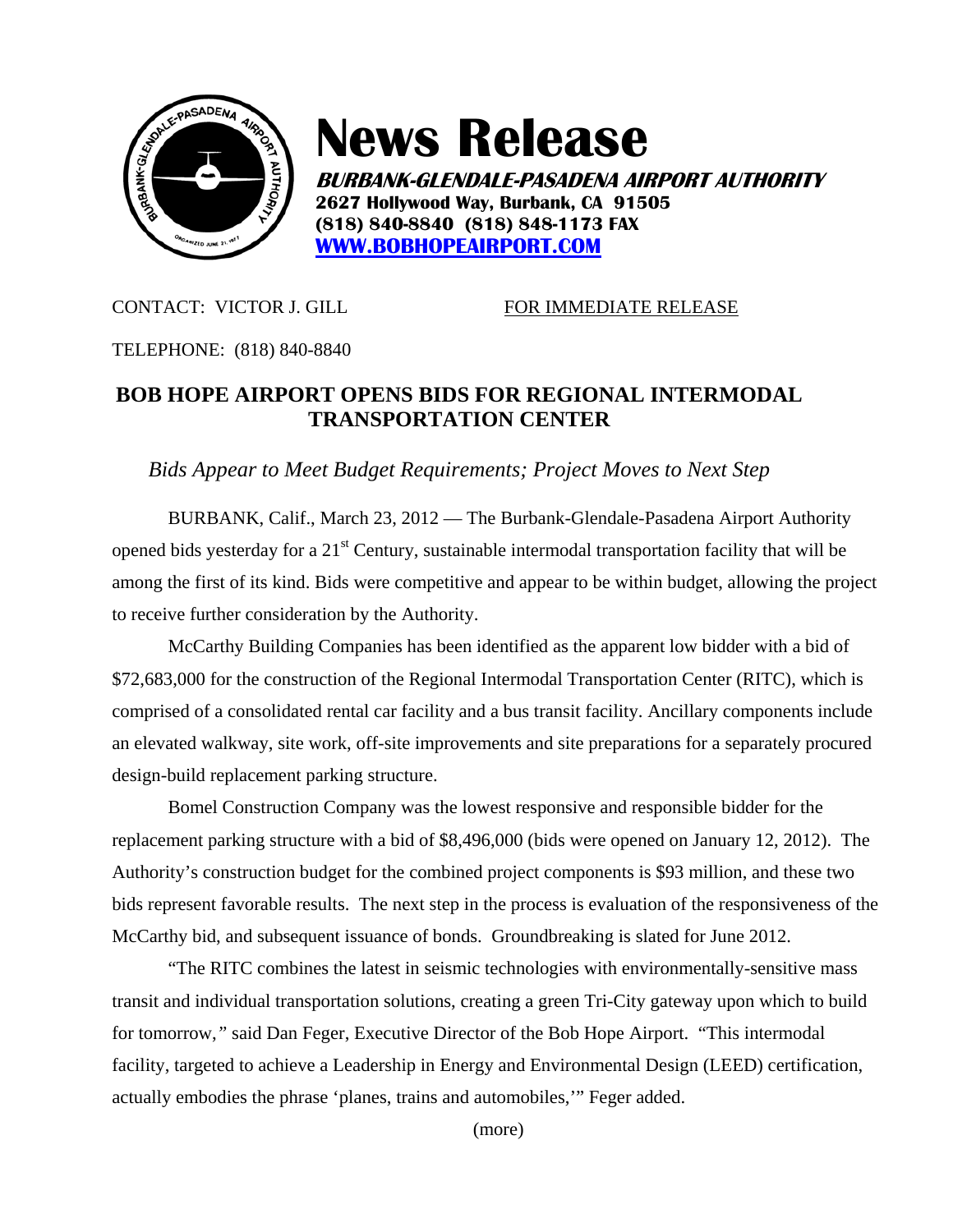Upon completion in mid-2014, the RITC will provide seamless connectivity for airport passengers, train passengers, bus transit passengers, rental car customers, and bicyclists. In addition, because the structure is being placed on base isolators, users of the facility will be protected from the effects of a major seismic event, and the facility will have the capacity to serve as a command center for emergency operations.

Details about the project components are as follows:

*Regional Intermodal Transportation Center (RITC)* – This 520,000 square foot structure will accommodate nine rental car brands (Alamo, Avis, Budget, Dollar, Enterprise, Fox, Hertz, National and Midway) currently serving Bob Hope Airport customers. The three-level Consolidated Rental Car Facility will provide easy access ready return space, quick turn-around maintenance bays, fueling and car wash capabilities on each level, as well as a customer service building.

A Bus Transit Facility will accommodate local and regional transit vehicles. The open air design will be the architectural feature of the structure complemented by 16 three-story art panels which will enhance the passers-by experience. As a result of a partnership with the City of Burbank, solar panels generating about 1.5 megawatts of clean energy will be installed on top of the RITC, which is consistent with the City's compliance with sustainable energy goals set for 2030.

*Elevated Walkway* – This 19-foot high covered elevated walkway will connect the RITC and the airport terminal with moving sidewalks that span 1,100 feet and allow for safe and efficient transport of airport passengers to the terminal and a ground transport center where off-airport shuttles will offer service to hotels and public transportation facilities such as the Burbank Metrolink Station and the North Hollywood Red Line Station. The transport center will also provide bicycle storage areas.

*Replacement Parking Structure –* This five-level facility will replace approximately 1,043 parking spaces that will be lost by the combined footprints of the RITC and the Elevated Walkway.

*Site Work* – This element consists of underground utilities infrastructure work, relocations of wet and dry utilities, and hardscape and landscape work (the landscape plan is subject to final approval and acceptance by the Burbank City Council).

*Off-Site Improvements* – These improvements include the installation of new traffic signals, synchronization of traffic signals, a new pedestrian crosswalk and off-airport signage.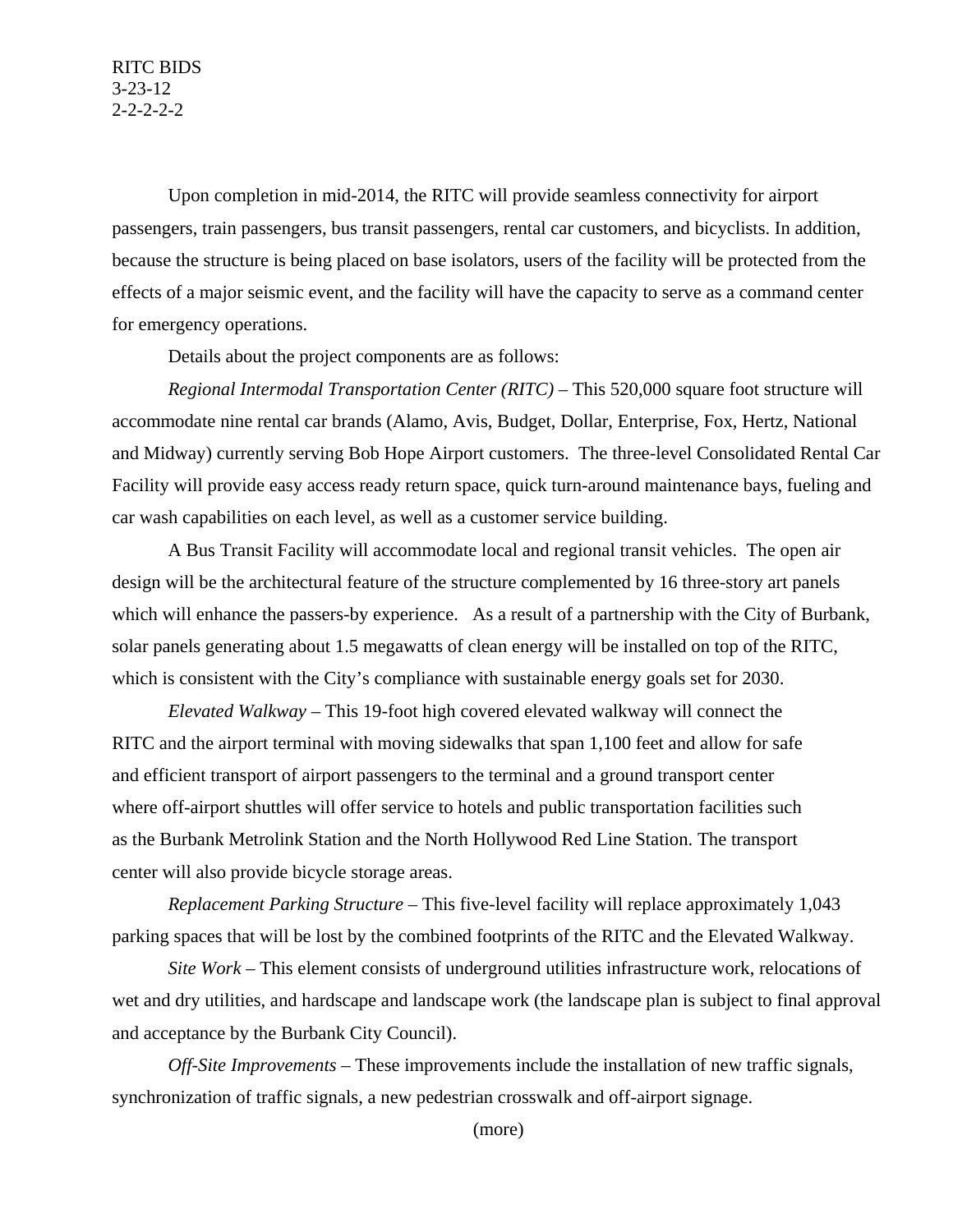The Architect of Record for this project is Pierce Goodwin Alexander & Linville (PGAL) headquartered in Atlanta, Georgia, with offices in Los Angeles. Other Design Team members include Miyamoto International, PBS Engineers, John W. Cruikshank Consultants, Blymyer Engineers and Anil Verma Associates. The Program Manager is gkkworks/STV, with assistance from Del Richardson Associates, Elkin Construction Services, and Heritage Tree Films.

Notices to proceed are anticipated to be issued by June 1, 2012 with a 24-month construction schedule. An Owner Controlled Insurance Program (OCIP) is in place for the project and the management consultants are committed to SAFETY FIRST!

(See next page for project renderings)